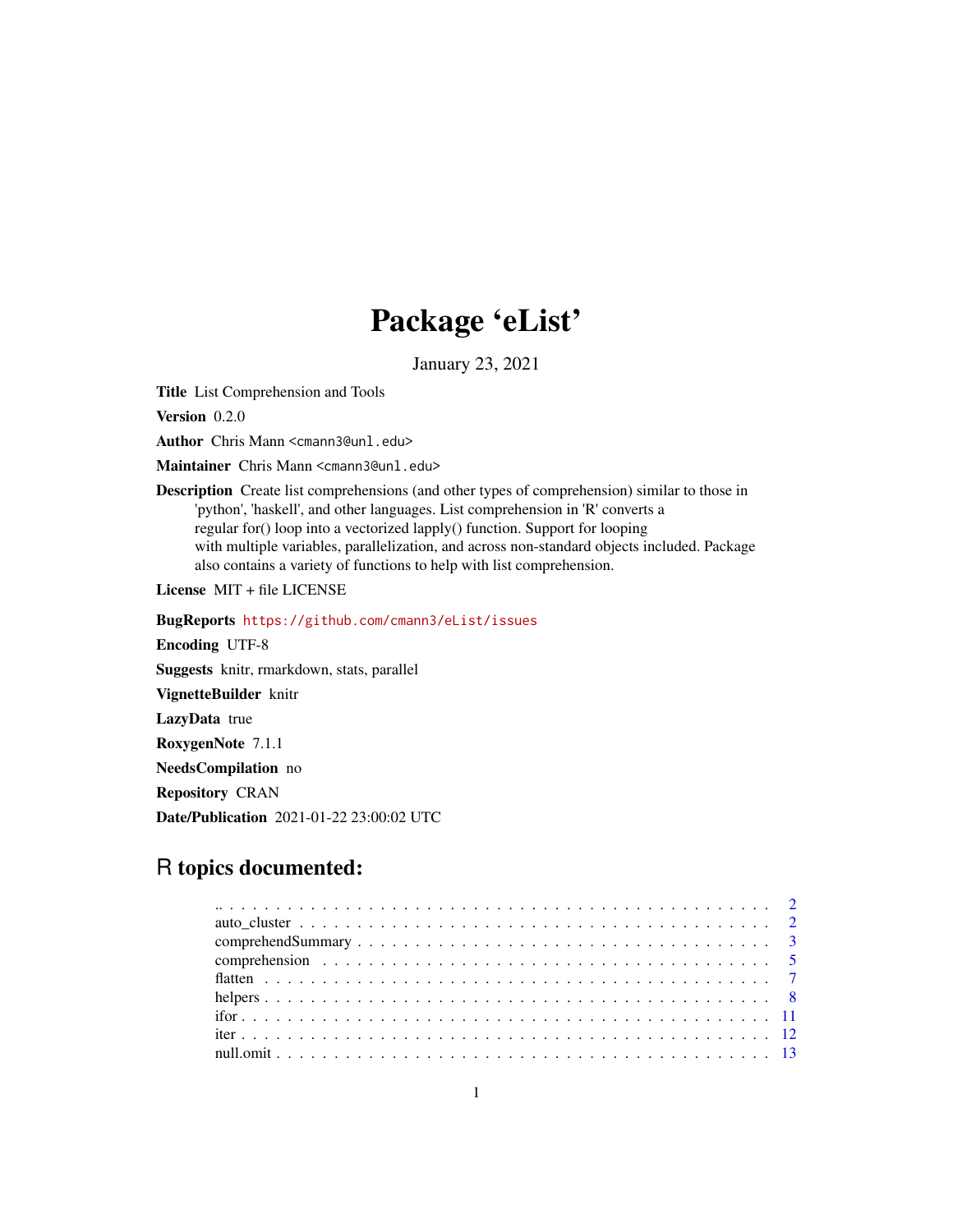#### <span id="page-1-0"></span>**Index** 2008 **[14](#page-13-0)**

<span id="page-1-1"></span>.. *Create Vector*

#### Description

The ... function allows for the quick creation of vector using either  $\ldots$  or  $\ldots$  [ $\ldots$ ]. It accepts vector [comprehension](#page-4-1) arguments using for .... It can also be used as a more general form of [c](#page-0-0).

#### Usage

 $\ldots$ , clust = NULL, type = Vec, simplify = TRUE)

#### Arguments

| $\cdot$  | values to be combined within a vector. Arguments beginning with for are inter-<br>preted as comprehensions. |
|----------|-------------------------------------------------------------------------------------------------------------|
| clust    | cluster to use for parallel computations                                                                    |
| type     | comprehension function used when for arguments are present. Defaults to<br>Vec.                             |
| simplify | logical; should the result be simplified to an array if possible?                                           |

#### Value

vector

#### Examples

..[for (i in 1:10) 2\*(1:i)]

```
auto_cluster Quickly Create a Cluster for Parallel Comprehension
```
#### Description

A function to quickly create a cluster for use in parallel vector comprehensions. Use [makeCluster](#page-0-0) from the parallel package for greater control. It defaults to making a PSOCK cluster on Windows systems and a Fork cluster on unix-based systems. close\_cluster is a wrapper to [stopCluster](#page-0-0).

#### Usage

```
auto\_cluster(ncore = detectCores() - 1)
```
close\_cluster(clust)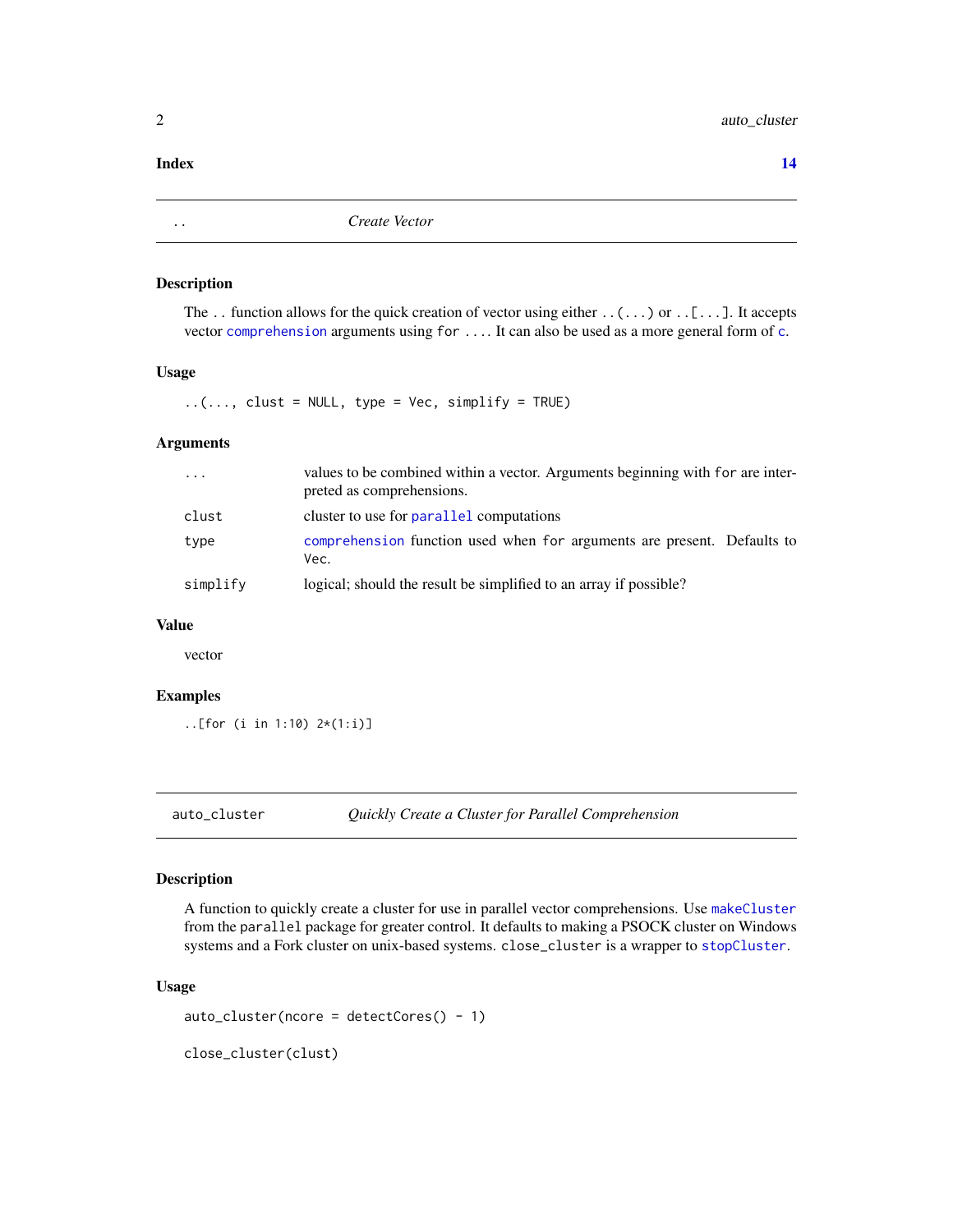#### <span id="page-2-0"></span>**Arguments**

| ncore | number of cores/nodes to use. If not specified, it attempts to detect the number<br>of cores available and uses all but 1. |
|-------|----------------------------------------------------------------------------------------------------------------------------|
| clust | cluster to close the connection to                                                                                         |

#### Value

an object of class c("SOCKcluster", "cluster")

#### Functions

• close\_cluster: close an open connection to a cluster

#### Examples

```
## Parallel vector comprehension
cluster <- auto_cluster(2)
Num(for (i in 1:1000) exp(sqrt(i)), clust=cluster)
close_cluster(cluster)
```
comprehendSummary *Vectorized Comprehension and Summary*

#### Description

Functions that summarize the results of a Python-style comprehension. These functions extend those in [comprehension](#page-4-1) by applying a post-evaluation function to the results of the loop.

#### Usage

```
All(..., clust = NULL, na.rm = FALSE)Any(..., clust = NULL, na.rm = FALSE)None(..., clust = NULL, na.rm = FALSE)Sum(..., clust = NULL, na.rm = FALSE)Prod(..., clust = NULL, na.rm = FALSE)Min(\ldots, \text{clust = NULL}, \text{na.m = FALSE})Max(..., clust = NULL, na.rm = FALSE)Mean(..., \text{ clust = NULL}, \text{ na.m = FALSE}, \text{ trim = 0})
```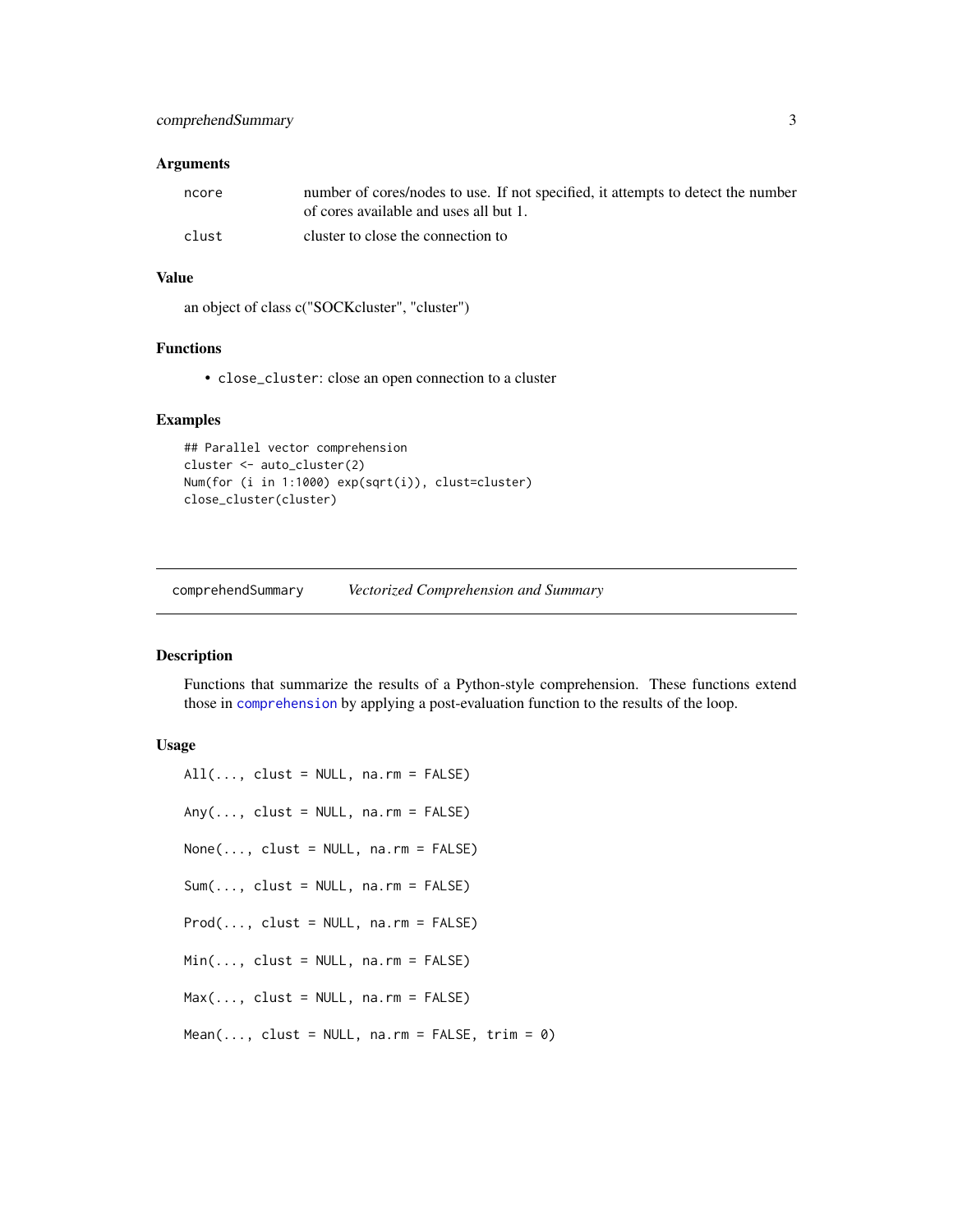```
Stats(..., clust = NULL, na.rm = FALSE, trim = \emptyset)
```
Paste $(..., \text{ clust = NULL}, \text{ collapse = ''''})$ 

#### Arguments

| $\ddotsc$ | vectors of any type or a for loop with format: for (var in seq) $\langle$ name => $\langle$ if<br>(cond) > expr. See comprehension. |
|-----------|-------------------------------------------------------------------------------------------------------------------------------------|
| clust     | cluster to use for parallel computations                                                                                            |
| na.rm     | logical; should missing values be removed? Defaults to FALSE                                                                        |
| trim      | fraction between 0 and 0.5 describing percent of observations to be trimmed<br>from each side for the mean                          |
| collapse  | character describing how the results from Paste should be collapsed. See paste.                                                     |

#### Value

Single numeric or character value, or a list of results for Stats

#### Functions

- All: Are all results TRUE?
- Any: Are any results TRUE?
- None: Are all results FALSE?
- Sum: Calculate the [sum](#page-0-0) of results
- Prod: Calculate the [prod](#page-0-0) of results
- Min: Find the minimum in the result
- Max: Find the maximum in the result
- Mean: Calculate the arithmetic mean of the result
- Stats: Find the 7 number summary (5 number + mean & sd) of the result
- Paste: Collapse the result into a single character

#### Examples

```
## Calculate the sum of all even numbers to 100
Sum(for (i in seq(2, 100, 2)) i)
## Find the mean
Mean(for (i in 1:10) log(i))
## Combine character values
greet <- c("Hello", "World", "Nice", "To", "Meet", "You")
val <- Paste(for (i.j in enum(greet)) paste0(i, ": ", j), collapse="\n")
cat(val)
```
<span id="page-3-0"></span>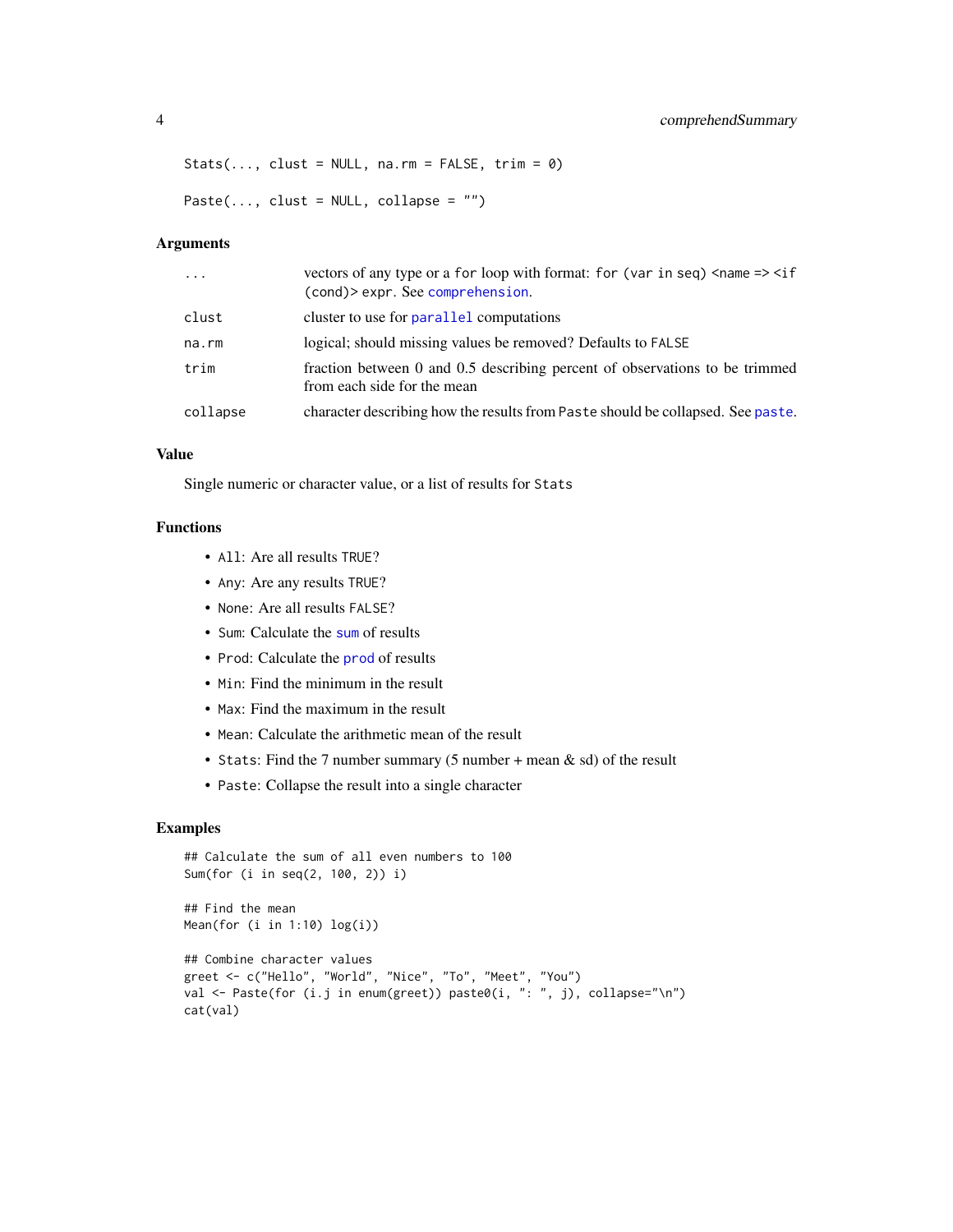#### <span id="page-4-1"></span><span id="page-4-0"></span>Description

Functions that provide Python-style list (and related) comprehension. Comprehensions convert [for](#page-0-0) loops into [lapply](#page-0-0) functions before evaluation. Support for multiple variables, name assignment, nested loops, custom iterators, if-else statements, and variety of return types included.

#### Usage

```
Comp(map = lapply, fun = NULL)List(loop, clust = NULL, fun = NULL)
Env(loop, clust = NULL)
Vec(loop, clust = NULL, drop.names = FALSE)
Num(loop, clust = NULL, drop.names = FALSE)
Chr(loop, clust = NULL, drop.names = FALSE)
Logical(loop, clust = NULL, drop.names = FALSE)
Mat(loop, clust = NULL, by.col = TRUE)
DF(loop, clust = NULL)
```
#### Arguments

| map        | function, such as lapply, that is used for the comprehension                                                   |
|------------|----------------------------------------------------------------------------------------------------------------|
| fun        | function to be called on result after comprehension                                                            |
| loop       | a for loop with format: for (var in seq) $\langle$ name => $\langle$ if (cond) > expr. See<br>"details" below. |
| clust      | cluster to use for parallel computations                                                                       |
| drop.names | logical; should names be dropped after conversion? Defaults to FALSE.                                          |
| by.col     | should comprehension on matrix group by columns or rows? Defaults to TRUE.                                     |

#### Details

The comprehension functions parse an R loop expression into [lapply](#page-0-0) functions to allow for more readable code and easy creation and conversion of vectors. The general syntax for a loop expression is as follows:

for (var in seq) <name=> <if (cond)> expr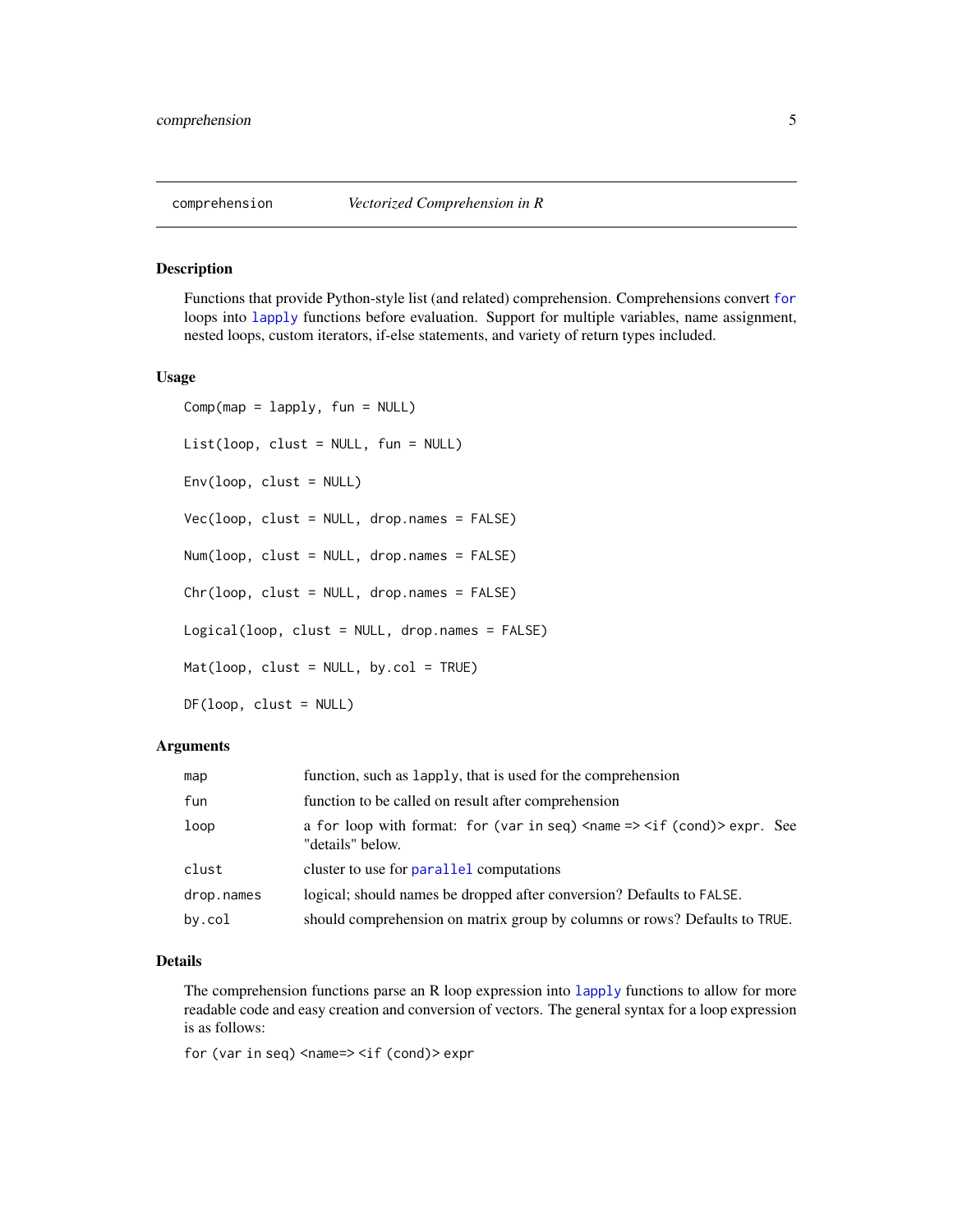<span id="page-5-0"></span>where  $\lt \dots$  > denotes optional statements. The seq can be any R object: a list, matrix, data.frame, environment, function, etc. The function [iter](#page-11-1) is called on the seq. So the behavior can be easily described for custom classes or objects. See [helpers](#page-7-1) for functions like [zip](#page-7-2) that can be used with seq.

Multiple variables can be used in var by separating the names with a period ".". For example, i.j is equivalent looping with variables i and j. The downside is that periods cannot be used in the var name. When multiple variables are used, the object received from the sequence at each iteration is split and its elements assigned in order to each of the variables. If the var is i.j and the object received in the iteration was  $c(2,4,6)$ , then i=2, j=4, and 6 would not be assigned. Since variables are split on periods,  $i \cdot j$  could be used to assign the first and third elements, or  $i \cdot j$  the second and third. Any number of variables can be used. Note that the entire object is returned if there are no periods in the name, so use i.. if only the first object is needed.

To provide names within a loop, preface the expression with the desired name for that particular object followed by =. name can be any expression, just make sure to surround any if chain for the name with parentheses, or the R parser will not detect that the assignment operator is associated with the expr. Behind the scenes, the expression on the left-hand side of  $"="$  is wrapped in an sapply function and the results are assigned to the [names](#page-0-0) of the right-hand side result.

The if statement can contain any number of if-else statements and can be nested. Similarly, for statements can be nested any number of times and converted to lapply as long as the expression is a self-contained for loop.

Though comprehensions are functions, both List(for ...) and List[for ...] syntax are supported. See [..](#page-1-1) for a convenience wrapper around Vec.

The different comprehensions primarily describe the return value, with List return a "list" and Num returning a numeric vector. If the object cannot be converted, then an error will be produced. For Env, the objects must be named. This means that either the name must be assigned within the loop or the loop is performed across a named object and the name is preserved. Another difference is that is some comprehensions - though related to atomic vectors - convert for to sapply while others convert to lapply.

The Comp function is used to create custom comprehensions. It should be supplied with a map function such as  $\text{lapply that accepts arguments: } X$  $\text{lapply that accepts arguments: } X$  $\text{lapply that accepts arguments: } X$  for the argument over which the comprehension iterates, FUN a function applied to each element, and ... for additional arguments passed to the FUN. Comp also accepts a post-evaluation function, fun, that is applied to the result. This could be used to ensure that the result complies to some class or other restriction.

Users can also specify a cluster to use. If specified, then a parallel version of lapply or sapply is used based on parLapply and parSapply from the [parallel](#page-0-0) package. This can greatly reduce the calculation time for different operations, but has additional overhead that makes the cost greater than the benefit for relatively small vectors. See [auto\\_cluster](#page-1-2) for auto-creation.

#### Value

Determined by the function. List returns an object of class 'list', Num returns a numeric vector, etc. See the descriptions of each function for their return type.

#### Functions

• Comp: Create generalized comprehension function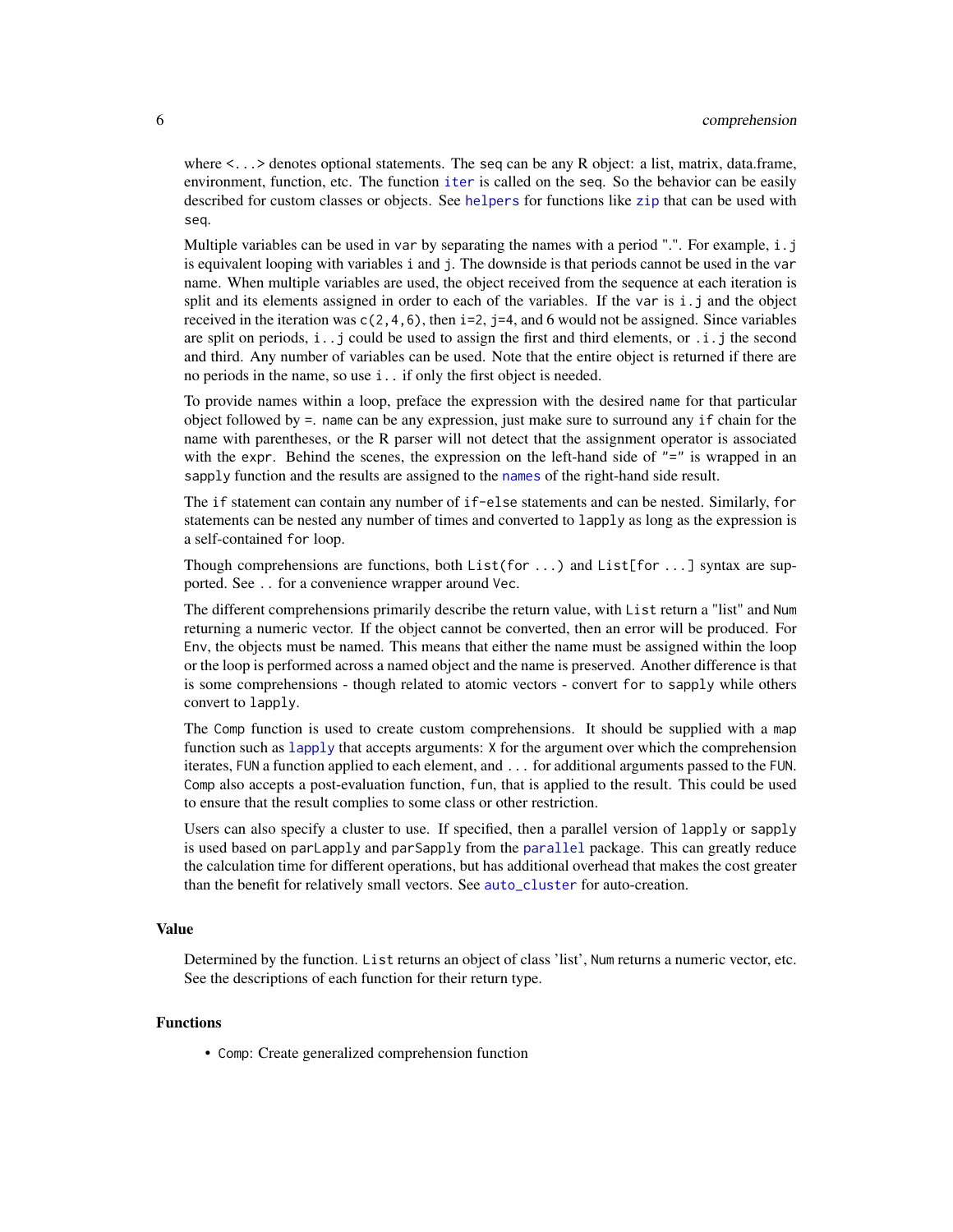#### <span id="page-6-0"></span>flatten 3000 met 1000 met 1000 met 1000 met 1000 met 1000 met 1000 met 1000 met 1000 met 1000 met 1000 met 100

- List: Generate a 'list' from a for loop
- Env: Generate an 'environment' from a for loop
- Vec: Generate a flat, atomic 'vector' from a for loop
- Num: Generate a 'numeric' vector from a for loop
- Chr: Generate a 'character' vector from a for loop
- Logical: Generate a 'logical' vector from a for loop
- Mat: Generate a 'matrix' from a for loop
- DF: Generate a 'data.frame' from a for loop

#### Examples

```
people <- list(
 John = list(age = 30, weight = 180, mood = "happy", gender = "male"),April = list(age = 26, weight = 110, mood = "sad", gender = "female"),
 Jill = list(age = 42, weight = 125, mood = "ok", gender = "female"))
weight_kg <- Num(for (i in people) i$weight/2.2)
gender <- Chr(for (i in people) i$gender)
gender_tab <- List(for (i in c("male", "female")) i = length(which(gender == i)))
Chr(for (.i.j in people) paste0(i, " & ", j))Chr(for (i.j in items(people)) paste0(i, " is ", j$age, " years old."))
e \leftarrow \text{Env}(\text{for} (\text{i. j in items}(\text{people})) i = j\e$John
Num(for (i in 1:10) for (j in 2:6) if (i == j) i^2)
```
#### flatten *Flatten a List or Other Object*

#### Description

Reduces the depth of a list or other object. Most non-atomic objects (matrix, data.frame, environments, etc.) are converted to a "list" in the first level flattening. Atomic vectors, functions, and other special objects return themselves.

#### Usage

flatten(x, level =  $-1$ , ...)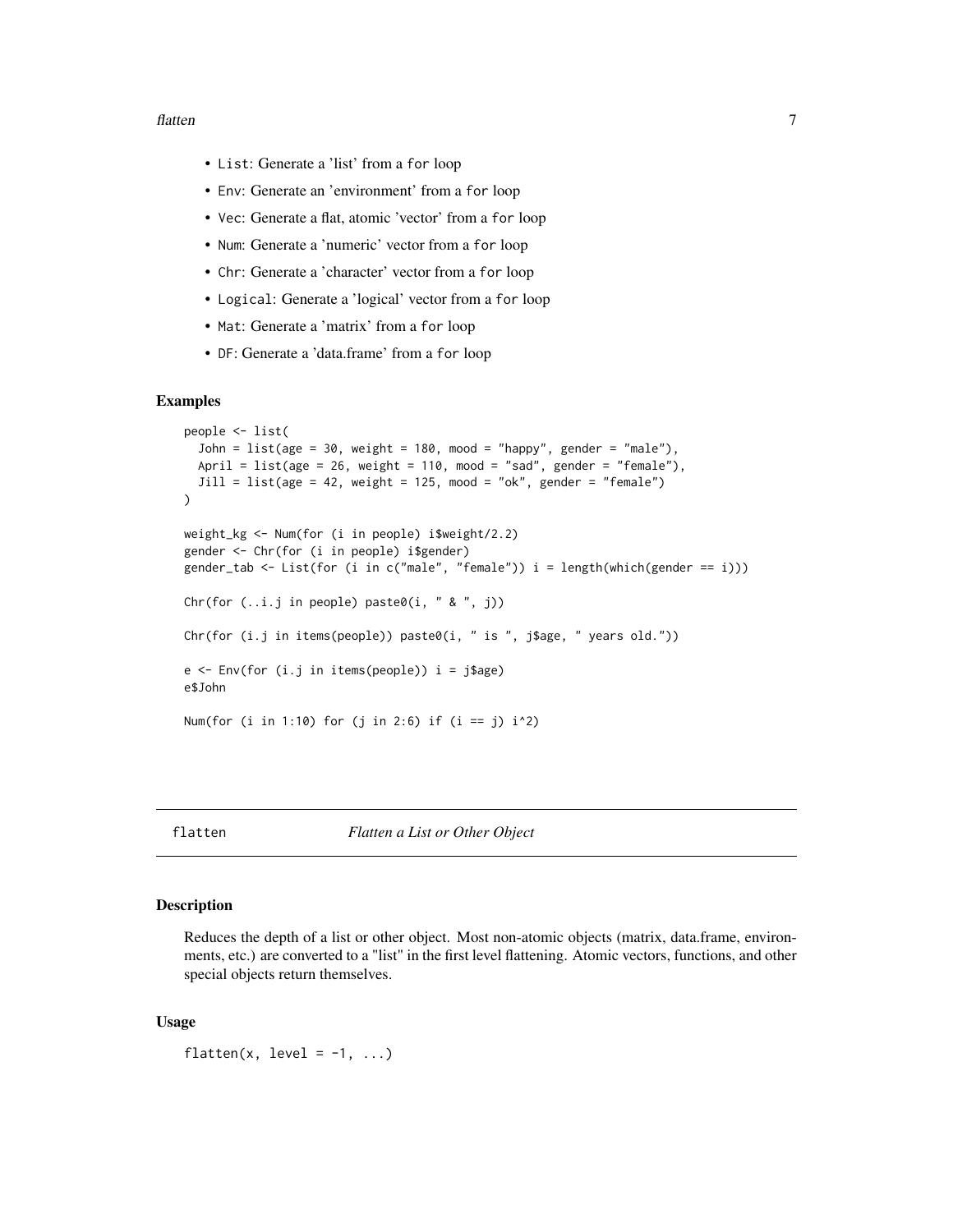<span id="page-7-0"></span>8 helpers and the set of the set of the set of the set of the set of the set of the set of the set of the set of the set of the set of the set of the set of the set of the set of the set of the set of the set of the set of

#### Arguments

| X        | object of any class, but primarily designed for lists and other "deep" objects                                                       |
|----------|--------------------------------------------------------------------------------------------------------------------------------------|
| level    | numeric integer describing the depth at which to flatten the object. If $level < 0$ ,<br>the object will become as flat as possible. |
| $\cdots$ | objects passed to methods                                                                                                            |

### Details

flatten maps itself to each object with the aggregate x, combining the results. Each time it is mapped, the level is reduced by 1. When  $level == 0$ , or an atomic vector or other special object is reached, flatten returns the object without mapping itself.

#### Value

flatter object

#### Examples

```
x \leftarrow list(a = 1, b = 2:5, c = list(list(1,2,3), 4, 5), 6)
flatten(x)
## returns: [1 2 3 4 5 1 2 3 4 5 6]
flatten(x, level=1)
## returns: [1 2 3 4 5 [1 2 3] 4 5 6]
```
<span id="page-7-1"></span>helpers *Helpers for Vector Comprehension*

#### <span id="page-7-2"></span>Description

These functions help to create sequences for use in vector [comprehension.](#page-4-1)

#### Usage

items(x) vals(x) enum(x)  $rows(x, \ldots)$  $\text{cols}(x, \ldots)$  $zip(..., fill = NA, longest = TRUE)$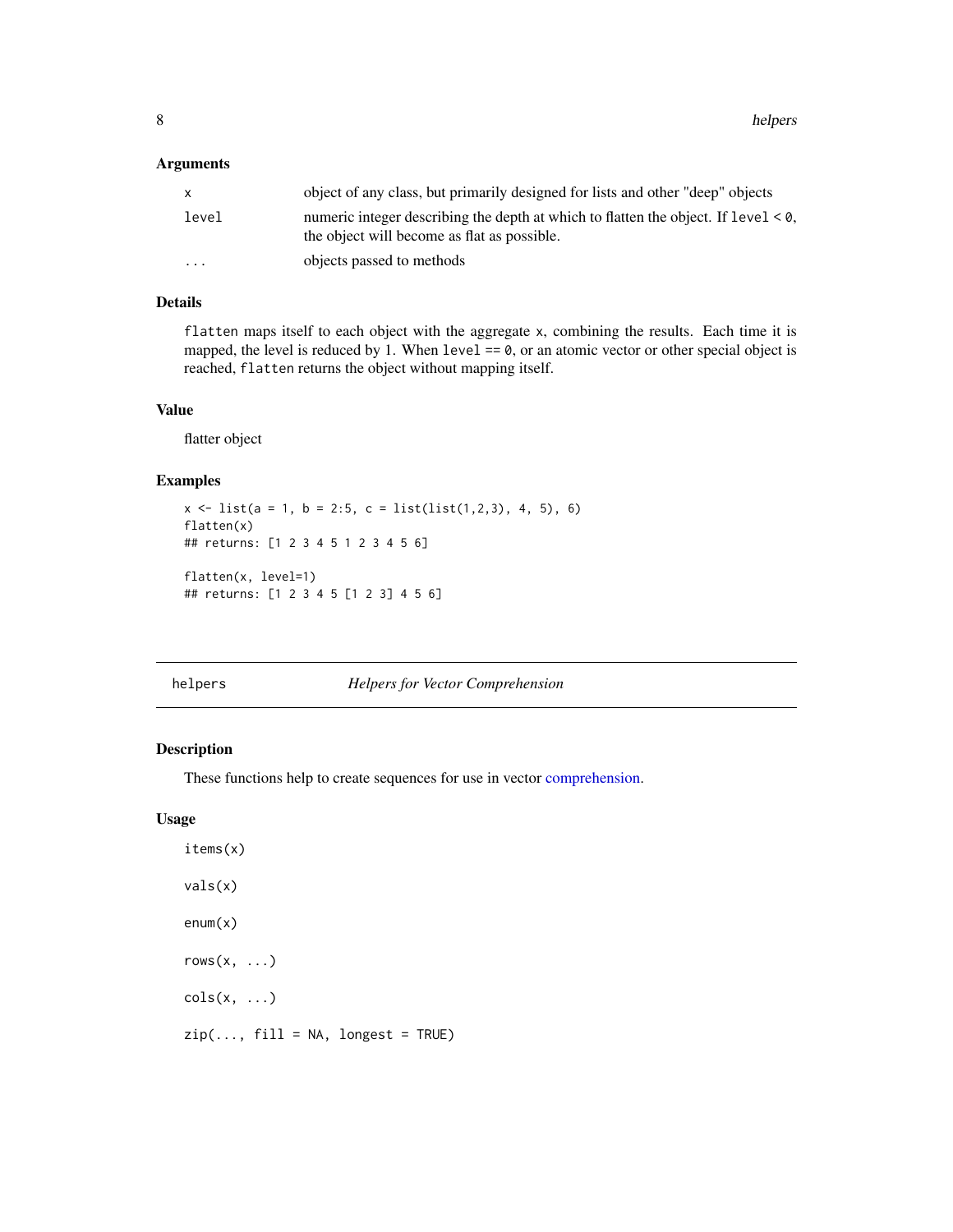#### helpers **9**

```
lrep(x, n = 2, axis = 0)transpose(x, fill = NA, longest = TRUE)slice(x, start, end, by = 1L)roll(x, n = 2, fill = NULL, head = TRUE, ...)
unroll(x)
lagg(x, k = 1, fill = NA, axis = 0)groups(x, g)
chars(x)
chain(x)
separate(x, n = 2, fill = NA)first(x)
rest(x)
splitn(x, n = 1)
```
### Arguments

| $\mathsf{x}$   | list, environment, or other vector                                                                                                                                                                                        |
|----------------|---------------------------------------------------------------------------------------------------------------------------------------------------------------------------------------------------------------------------|
| $\cdots$       | vectors to combine.                                                                                                                                                                                                       |
| fill           | object with which to fill the vector when operating on elements with varying<br>lengths or shifts.                                                                                                                        |
| longest        | logical; should the longest item be used to determine the new length or shortest?<br>Defaults to TRUE.                                                                                                                    |
| n              | size of window for roll and separate, or position of item in which to split<br>each element in splitn                                                                                                                     |
| axis           | which axis to perform different operations? axis=0, the default, performs oper-<br>ations on each element in the list (columns), while axis=1 performs operations<br>on each object within the elements of a list (rows). |
| start, end, by | integers of length 1 describing the sequence for slicing the vector. If missing,<br>they will default to the start or end of the vector.                                                                                  |
| head           | logical; should fill be at the head of the vector or the tail?                                                                                                                                                            |
| k              | number of elements to shift right. Negative values of k shift to the left                                                                                                                                                 |
| g              | vector of objects used to define groups                                                                                                                                                                                   |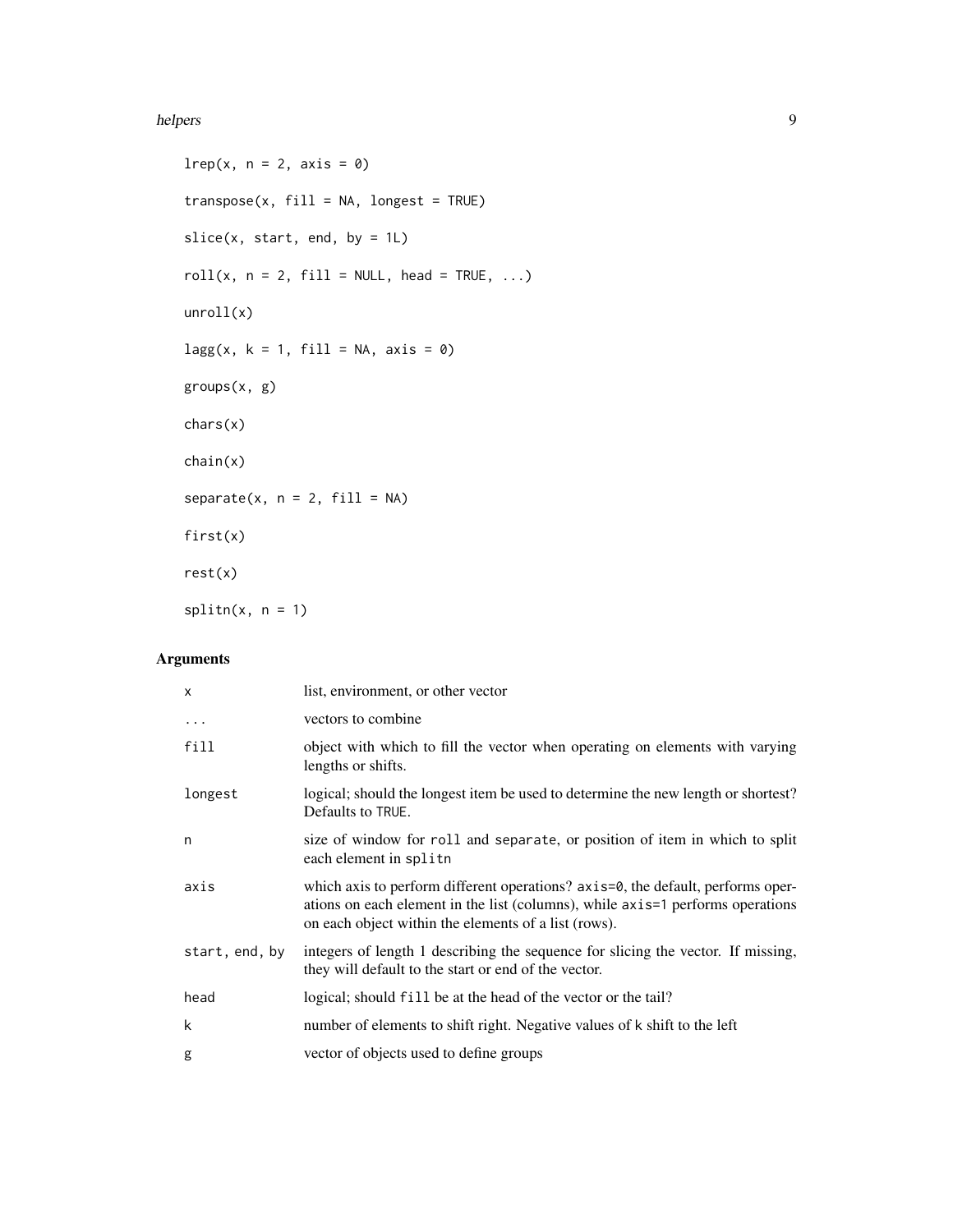#### <span id="page-9-0"></span>Details

These functions transform vectors or other objects into lists, by adding elements, grouping objects, extracting certain elements, and so forth. These can be used in conjunction with vector [comprehension](#page-4-1) to develop quick and readable code.

An example of how each of these can be used is seen here. Let x and y be given as follows.

 $x = list(a = 2, b = 4, c = 8)$   $y = list(1:2,2:3,3:4)$ 

Then the various helper functions will have the following effect.

- chain(y) =>  $[1, 2, 2, 3, 3, 4]$
- chars("hello") => ['h','e','l','l','o']
- enum(x) =>  $[1, 2], [2, 4], [3, 8]$
- first(y) =>  $[1, 2, 3]$
- groups(x,c("z","w","z")) => [["z",[2,8]],["w",[4]]]
- items(x) =>  $[$ ["a",2],["b",4],["c",8]]
- $\text{lagg}(x,2)$  => [[2,4,8],[NA,2,4],[NA,NA,2]]
- $lrep(x,3)$  =>  $[[2,4,8],[2,4,8],[2,4,8]]$
- $rest(y) \Rightarrow [[2], [3], [4]]$
- $roll(x, 2) \Rightarrow [[2, 4] [4, 8]]$
- separate(x, 2) =>  $[2, 4]$ ,  $[8, NA]$ ]
- slice $(x,1,2)$  =>  $[2,8]$
- $splitn(y) \Rightarrow [[[1], [2]], [2], [3]], [[3], [4]])$
- transpose(y) =>  $[1, 2, 3]$ ,  $[2, 3, 4]$ ]
- unroll(y) => $[1, 2, 3, 4]$
- vals(x) =>  $[2, 4, 8]$
- $zip(x, 1:3) \Rightarrow [[2, 1], [4, 2], [8, 3]]$

#### Value

list or other vector

#### Functions

- items: Create a list containing the name of each element of x and its value.
- vals: Extract the values of x without their names.
- enum: Create a list containing the index of each element of x and its value.
- rows: Create a list containing the rows of a data.frame or matrix
- cols: Create a list containing the columns of a data.frame or matrix
- zip: Merge two or more vectors into a list with each index containing values from each vector at that index.
- lrep: Repeat x, n times, with each repetition being an item in a list.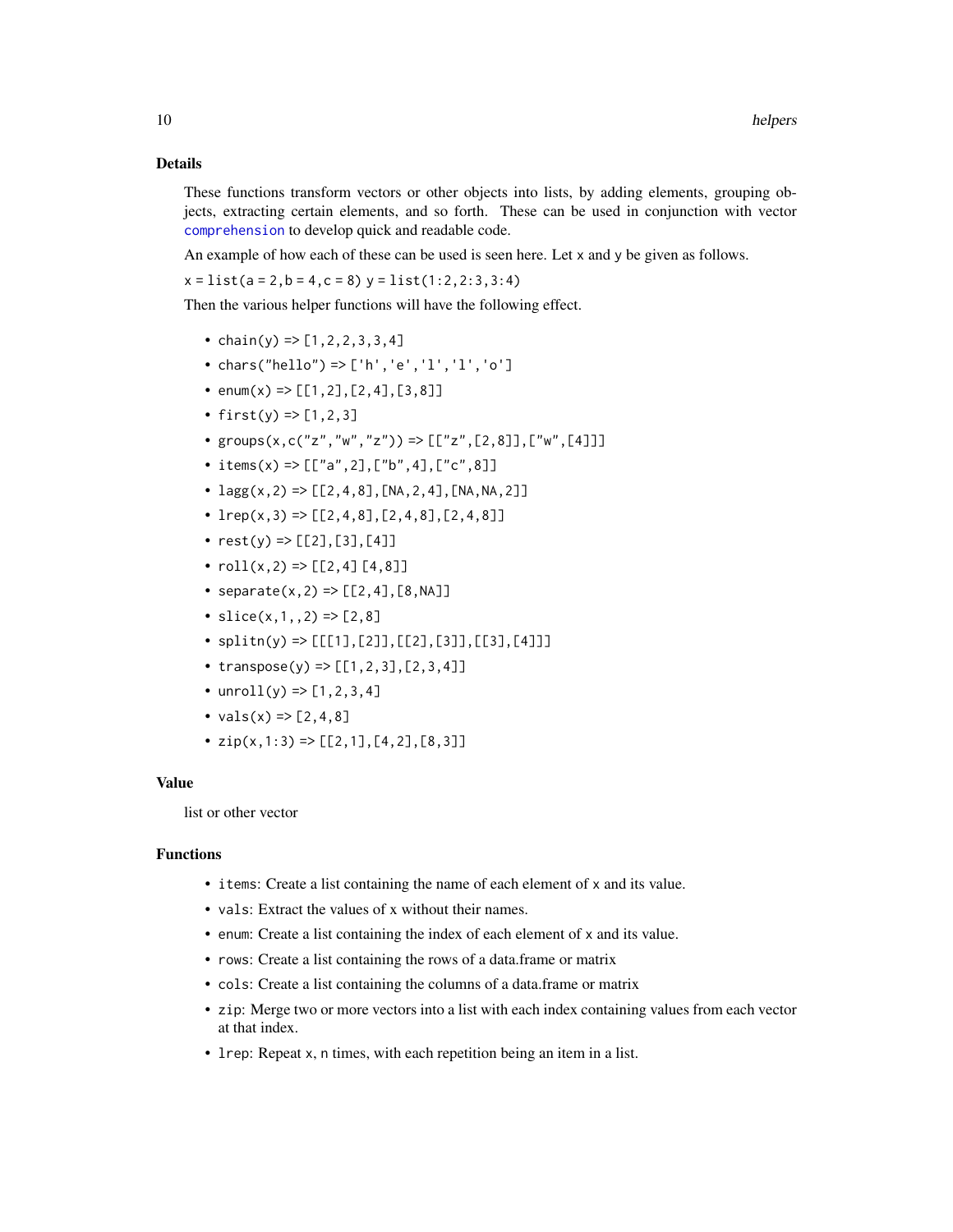- <span id="page-10-0"></span>• transpose: Transpose a list or other object into a list. Opposite of zip.
- slice: Subset an object by a sequence: start, end, by. If start is missing, it is assumed to be 1. If end is missing, it is assumed to be the length of the object.
- roll: Create a list of objects containing n items from x, with n-1 elements overlapping in a chain. Opposite of unroll.
- unroll: Flatten a list by combining the unique elements between each group of two elements. Opposite of roll.
- lagg: Create a list containing an object and each the first k lags of an object.
- groups: Create a list where each element is a list with the first element equal to a unique value in g and the other element is a list containing all values of  $x$  at the same indices as the value of g.
- chars: Convert a character string into a vector of single character values.
- chain: Combine each object in a list. Opposite of separate.
- separate: Separate vector into a list of objects with length n. Opposite of chain.
- first: Take the first element of each item in a list.
- rest: Remove the first element of each item in a list.
- splitn: Split each element in a list into two parts: one with the first n elements and the second with the rest.

#### Examples

```
x < -1:10y <- 32:35
n \leq Num(for (i.j in zip(x,y)) i+j)# Note that the result is different from x+y since the shortest does not repeat
mean(n[1:4])
e < - new.env()
e$a <- 1:5
e$b <- 6:10
e2 <- Env(for (key.val in items(e)) key = sqrt(val))
e2$a
# row product
mat < -matrix(1:9, nrow=3)Num(for (i in rows(mat)) prod(i))
```
ifor *'for' Loop with Additional Features*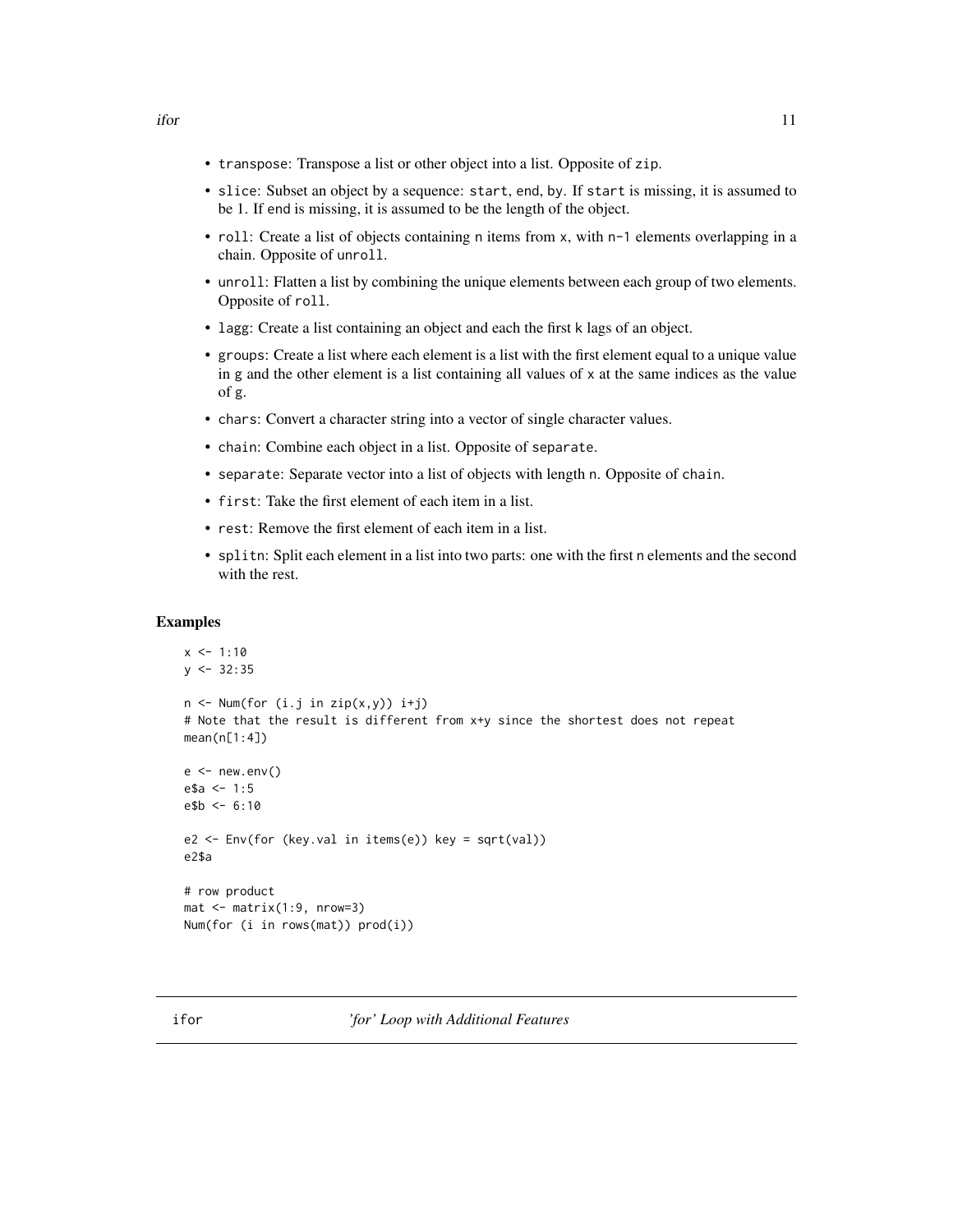ifor evaluates an expression within a for loop, after applying [iter](#page-11-1) to the sequence. ifor also allows multiple indexes by separating each variable name with a ".", such that ifor $(x, i, j, ...)$  is similar to for (i,j in x) ... if for loops accepted multiple index values. See [comprehension](#page-4-1) for more details. Assignment to a variable outside of the function can be accomplished through assign  $\alpha$  <<-.

#### Usage

ifor(ind, x, expr)

#### Arguments

| ind  | variable name whose values are updated each round in the loop. Separate names<br>with "." to allow for multiple variables |
|------|---------------------------------------------------------------------------------------------------------------------------|
| x.   | sequence over which to loop                                                                                               |
| expr | expression that is evaluated each round within the loop                                                                   |

#### Value

NULL invisibly

#### Examples

```
ifor(i.j, zip(1:4, 0:3),{
print(i+j)
})
```
<span id="page-11-1"></span>iter *Create an Iterable Object*

#### Description

Vector [comprehension](#page-4-1) iterates over an object, but the default behavior may not be desirable for custom classes. iter allows the user to specify how the object behaves within a comprehension, or other loop in the eList package. Unless a method is specified for an object, iter will attempt to convert it to a list except for atomic vectors.

#### Usage

iter(x)

#### Arguments

x object to be looped across

<span id="page-11-0"></span>

Description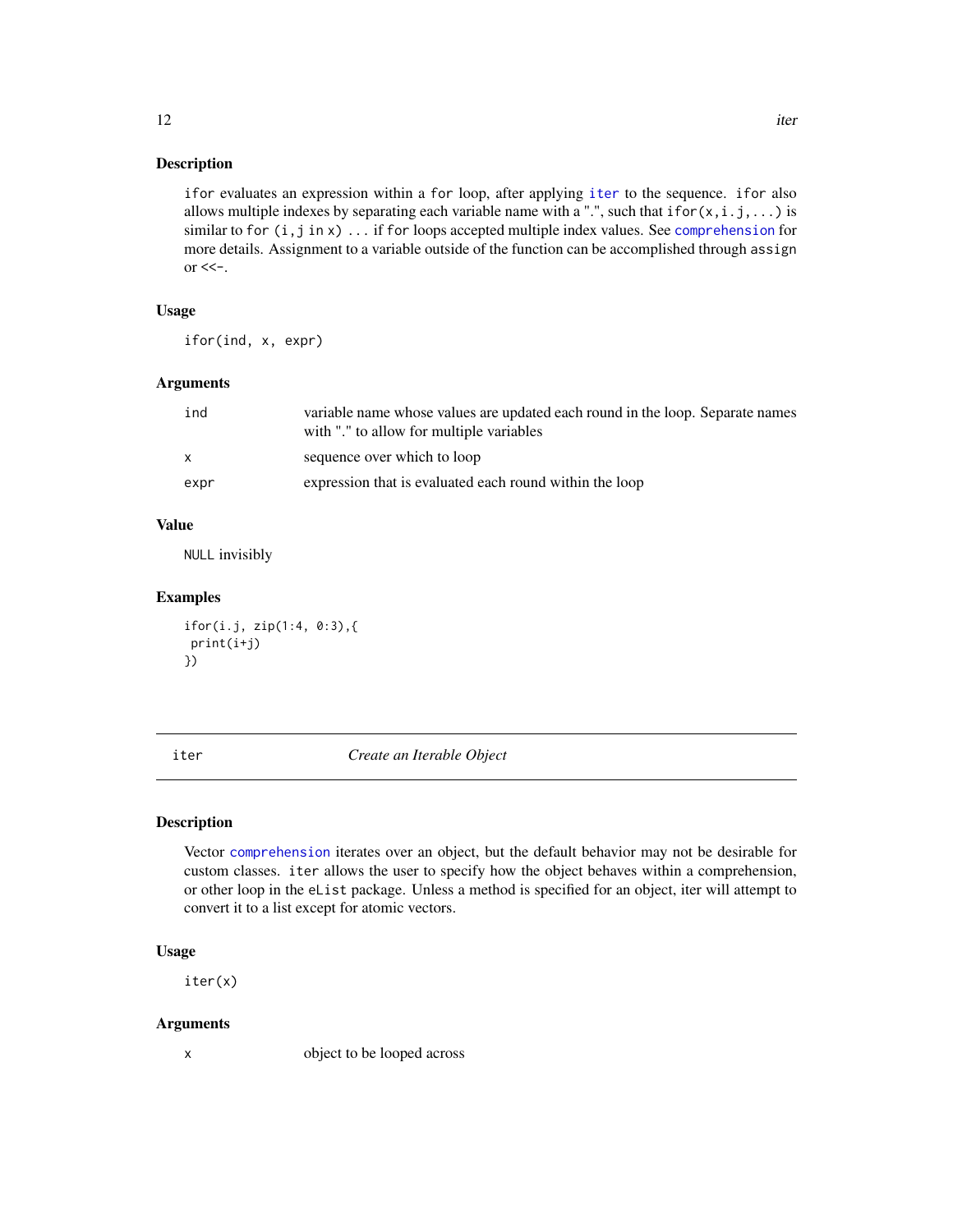#### <span id="page-12-0"></span>null.omit and the contract of the contract of the contract of the contract of the contract of the contract of the contract of the contract of the contract of the contract of the contract of the contract of the contract of

#### Value

a vector

#### Examples

```
e < - new.env()
e$x <- 10
e$y <- letters[1:10]
iter(e)
```
#### null.omit *Remove 'NULL' Entries from List*

#### Description

Function removes all items that are NULL or empty from a list or other object.

#### Usage

null.omit(x)

#### Arguments

x object to be checked

#### Value

x without NULL entries

#### Examples

```
l \leftarrow list(a=2, b=NULL, c = 3)
length(1) == 3k \leftarrow null.mit(1)length(k) == 2
```